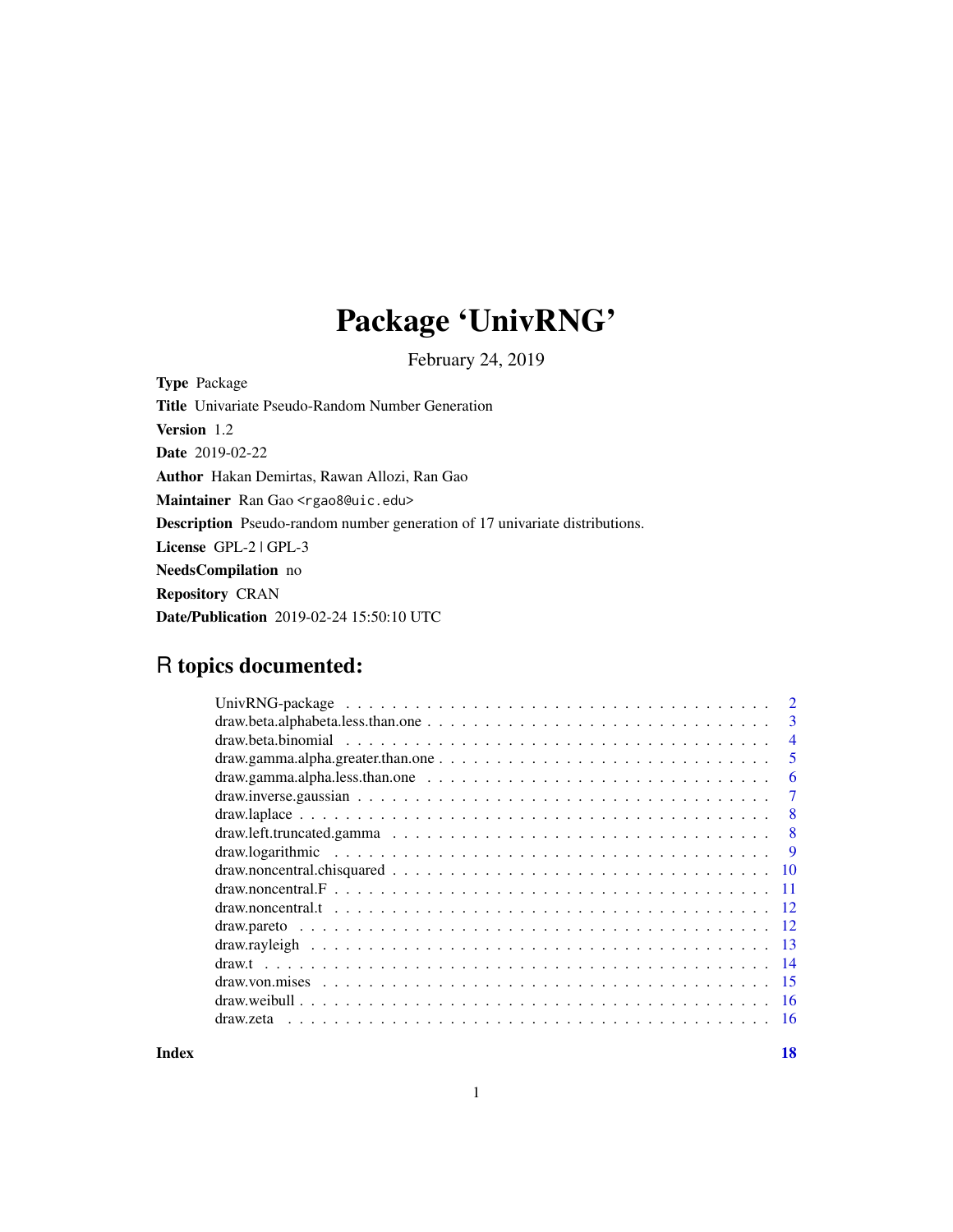<span id="page-1-0"></span>

This package implements the algorithms described in Demirtas (2005) for pseudo-random number generation of 17 univariate distributions. The following distributions are available: Left Truncated Gamma, Laplace, Inverse Gaussian, Von Mises, Zeta (Zipf), Logarithmic, Beta-Binomial, Rayleigh, Pareto, Non-central t, Non-central Chi-squared, Doubly non-central  $F$ , Standard t, Weibull, Gamma with  $\alpha$ <1, Gamma with  $\alpha$ >1, and Beta with  $\alpha$ <1 and  $\beta$ <1. For some distributions, functions that have similar capabilities exist in the base package; the functions herein should be regarded as complementary tools.

The methodology for each random-number generation procedure varies and each distribution has its own function. draw.left.truncated.gamma, draw.von.mises, draw.inverse.gaussian, draw.zeta, draw.gamma.alpha.less.than.one, and draw.beta.alphabeta.less.than.one are based on acceptance/rejection region techniques. draw.rayleigh, draw.pareto, and draw.weibull utilize the inverse CDF method. The chop-down method is used for draw.logarithmic. In draw. laplace, a sample from an exponential distribution with mean  $1/\lambda$  is generated and subsequently the sign is changed with probability 0.5 and all variables are shifted by  $\alpha$ . For the Beta-Binomial distribution in draw.beta.binomial,  $\pi$  is generated as the appropriate  $\beta$  and used as the success probability for the binomial portion. draw.noncentral.t utilizes on arithmetic functions of normal and chi-squared random variables. draw.noncentral.chisquared is based on the sum of squared random normal variables, and draw.noncentral.F is a ratio of chi-squared random variables generated via draw.noncentral.chisquared. draw.t employs a rejection polar method developed by Bailey (1994). draw.gamma.alpha.greater.than.one uses a ratio of uniforms method by Cheng and Feast (1979).

## Details

| Package: | UnivRNG           |
|----------|-------------------|
| Type:    | Package           |
| Version: | 1.2               |
| Date:    | 2019-02-22        |
| License: | $GPL-2$   $GPL-3$ |

Author(s)

Hakan Demirtas, Rawan Allozi, Ran Gao

Maintainer: Ran Gao <rgao8@uic.edu>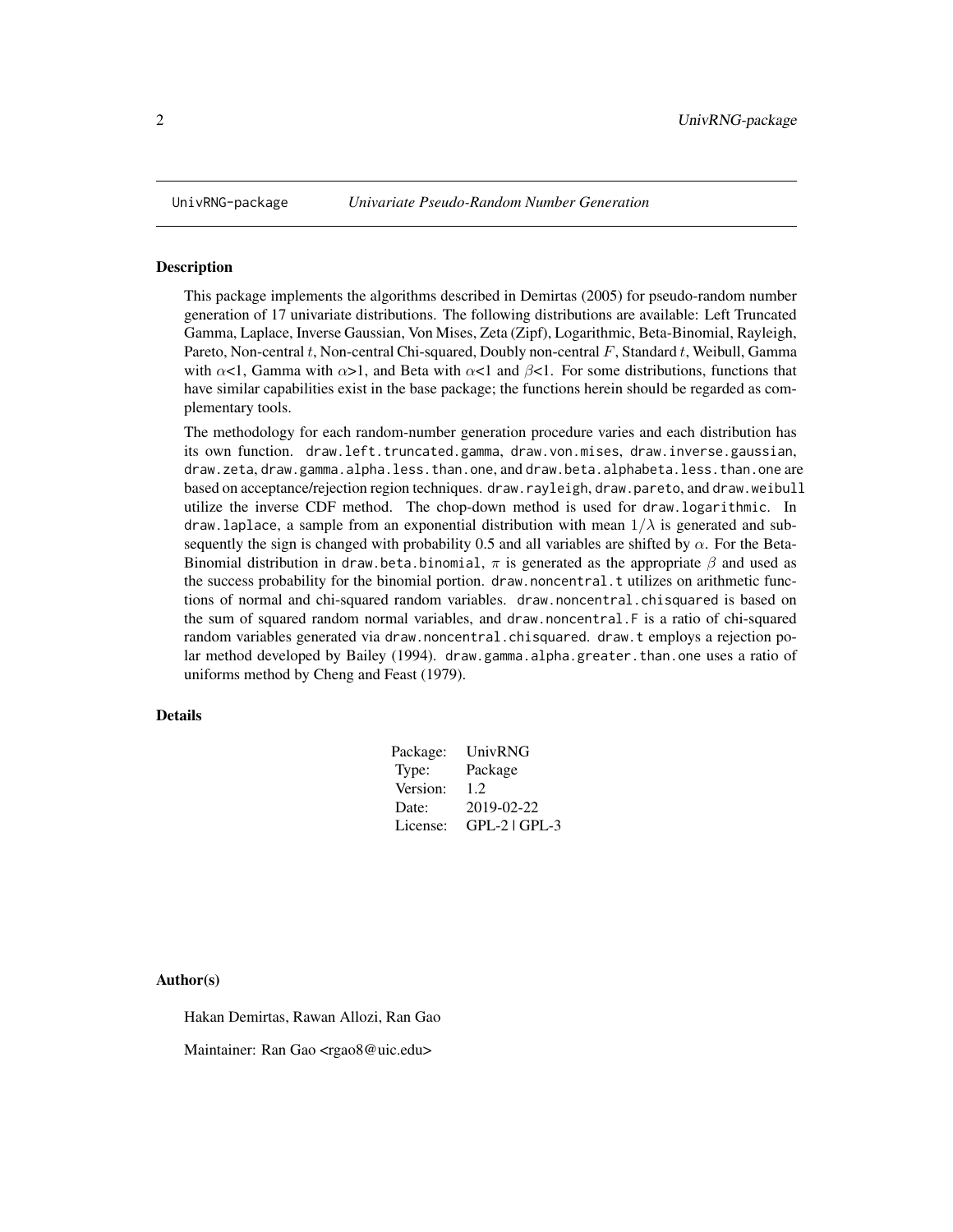#### <span id="page-2-0"></span>References

Bailey, R. W. (1994). Polar generation of random variates with the t-distribution. *Mathematics of Computation*, 62, 779-781.

Cheng, R. C. H., & Feast, G. M. (1979). Some simple gamma variate generation. *Applied Statistics*, 28, 290-295.

Demirtas, H. (2005). Pseudo-random number generation in R for some univariate distributions. *Journal of Modern Applied Statistical Methods*, 4(1), 300-311.

draw.beta.alphabeta.less.than.one

*Generates variates from Beta distribution with max* $(\alpha, \beta) < 1$ 

#### Description

This function implements pseudo-random number generation for a Beta distribution for  $\max(\alpha, \beta)$ 1 with pdf

$$
f(x|\alpha, \beta) = \frac{1}{B(\alpha, \beta)} x^{\alpha - 1} (1 - x)^{\beta - 1}
$$

for  $0 \le x \le 1$ ,  $0 < \alpha < 1$ , and  $0 < \beta < 1$  where  $\alpha$  and  $\beta$  are the shape parameters and  $B(\alpha, \beta)$  is the complete beta function.

#### Usage

draw.beta.alphabeta.less.than.one(nrep,alpha,beta)

#### Arguments

| nrep  | Number of data points to generate.           |
|-------|----------------------------------------------|
| alpha | First shape parameter. Must be less than 1.  |
| beta  | Second shape parameter. Must be less than 1. |

#### Value

A list of length five containing generated data, the theoretical mean, the empirical mean, the theoretical variance, and the empirical variance with names y, theo.mean, emp.mean, theo.var, and emp.var, respectively.

## References

Jhonk, M. D. (1964). Erzeugung von betaverteilter und gammaverteilter zufallszahlen. *Metrika*, 8, 5-15.

#### Examples

draw.beta.alphabeta.less.than.one(nrep=100000,alpha=0.7,beta=0.4)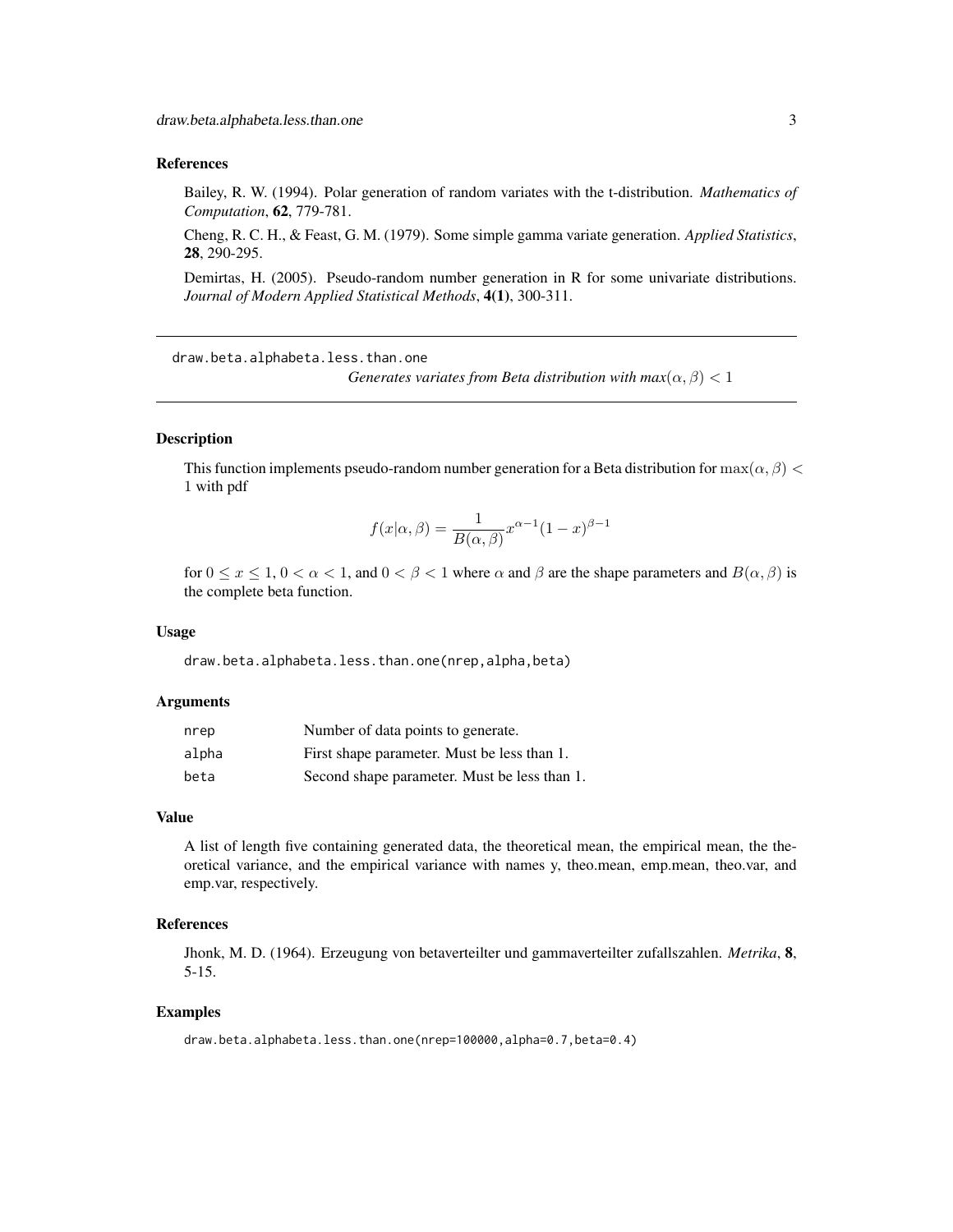<span id="page-3-0"></span>draw.beta.binomial *Generates variates from Beta-binomial distribution*

## Description

This function implements pseudo-random number generation for a Beta-binomial distribution with pmf

$$
f(x|n, \alpha, \beta) = \frac{n!}{x!(n-x)!B(\alpha, \beta)} \int_0^1 \pi^{\alpha-1+x} (1-\pi)^{n+\beta-1-x} d\pi
$$

for  $x = 0, 1, 2, ..., \alpha > 0$ , and  $\beta > 0$ , where n is the sample size,  $\alpha$  and  $\beta$  are the shape parameters and  $B(\alpha, \beta)$  is the complete beta function.

#### Usage

draw.beta.binomial(nrep,alpha,beta,n)

### Arguments

| nrep  | Number of data points to generate. |
|-------|------------------------------------|
| alpha | First shape parameter.             |
| beta  | Second shape parameter.            |
| n     | Number of trials.                  |

#### Value

A list of length five containing generated data, the theoretical mean, the empirical mean, the theoretical variance, and the empirical variance with names y, theo.mean, emp.mean, theo.var, and emp.var, respectively.

#### Examples

draw.beta.binomial(nrep=100000,alpha=0.2,beta=0.25,n=10)

draw.beta.binomial(nrep=100000,alpha=2,beta=3,n=10)

draw.beta.binomial(nrep=100000,alpha=600,beta=400,n=20)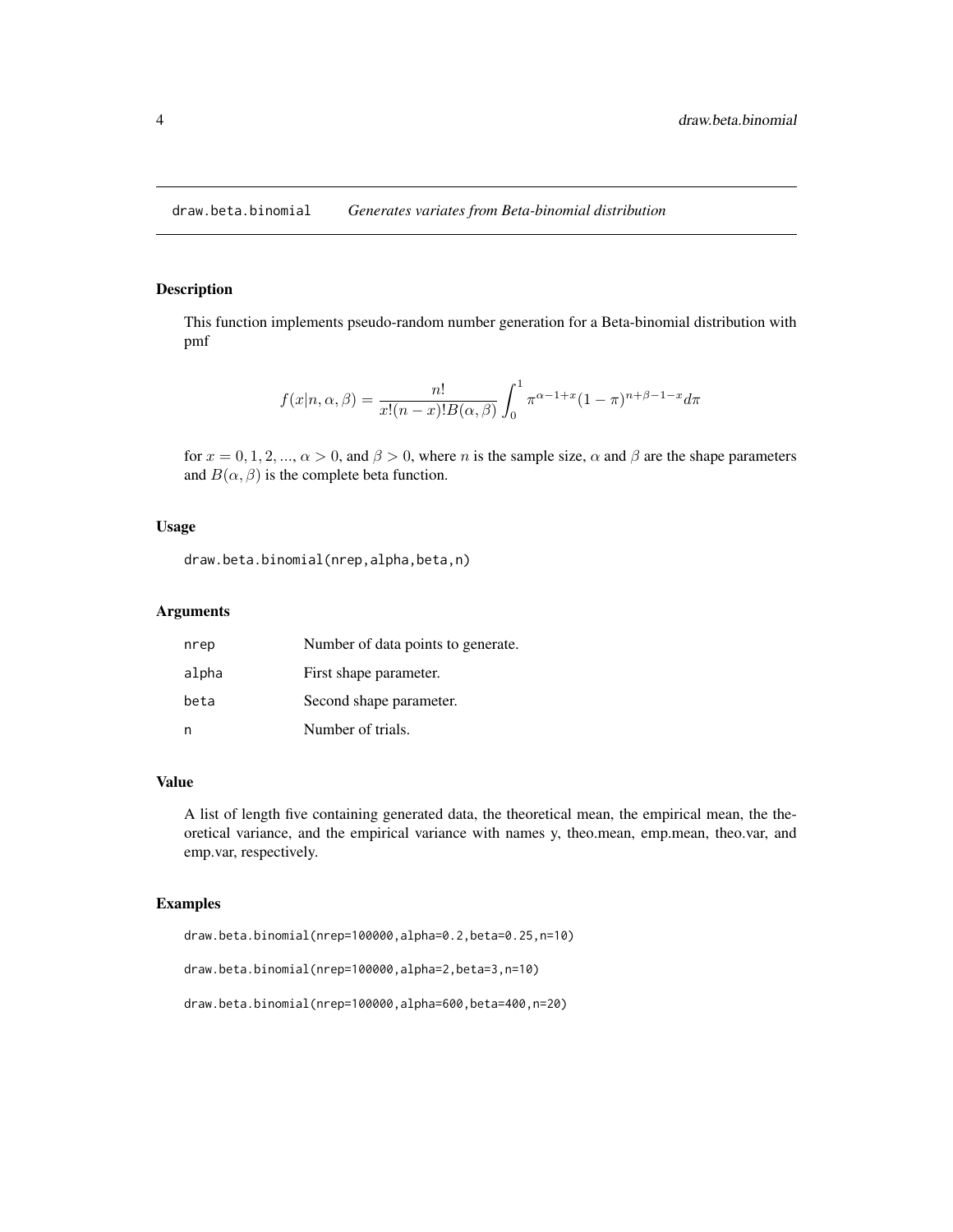<span id="page-4-0"></span>draw.gamma.alpha.greater.than.one

*Generates variation from Gamma distribution with*  $\alpha > 1$ 

#### Description

This function implements pseudo-random number generation for a Gamma distribution for  $\alpha > 1$ with pdf

$$
f(x|\alpha, \beta) = \frac{1}{\Gamma(\alpha)\beta^{\alpha}} x^{\alpha - 1} e^{-x/\beta}
$$

for  $0 \le x < \infty$  and  $\min(\alpha, \beta) > 0$  where  $\alpha$  and  $\beta$  are the shape and scale parameters, respectively.

#### Usage

draw.gamma.alpha.greater.than.one(nrep,alpha,beta)

## Arguments

| nrep  | Number of data points to generate.                                      |
|-------|-------------------------------------------------------------------------|
| alpha | Shape parameter for desired gamma distribution. Must be greater than 1. |
| beta  | Scale parameter for desired gamma distribution.                         |

## Value

A list of length five containing generated data, the theoretical mean, the empirical mean, the theoretical variance, and the empirical variance with names y, theo.mean, emp.mean, theo.var, and emp.var, respectively.

## References

Cheng, R. C. H., & Feast, G. M. (1979). Some simple gamma variate generation. *Applied Statistics*, 28, 290-295.

## Examples

draw.gamma.alpha.greater.than.one(nrep=100000,alpha=2,beta=2)

draw.gamma.alpha.greater.than.one(nrep=100000,alpha=3,beta=0.4)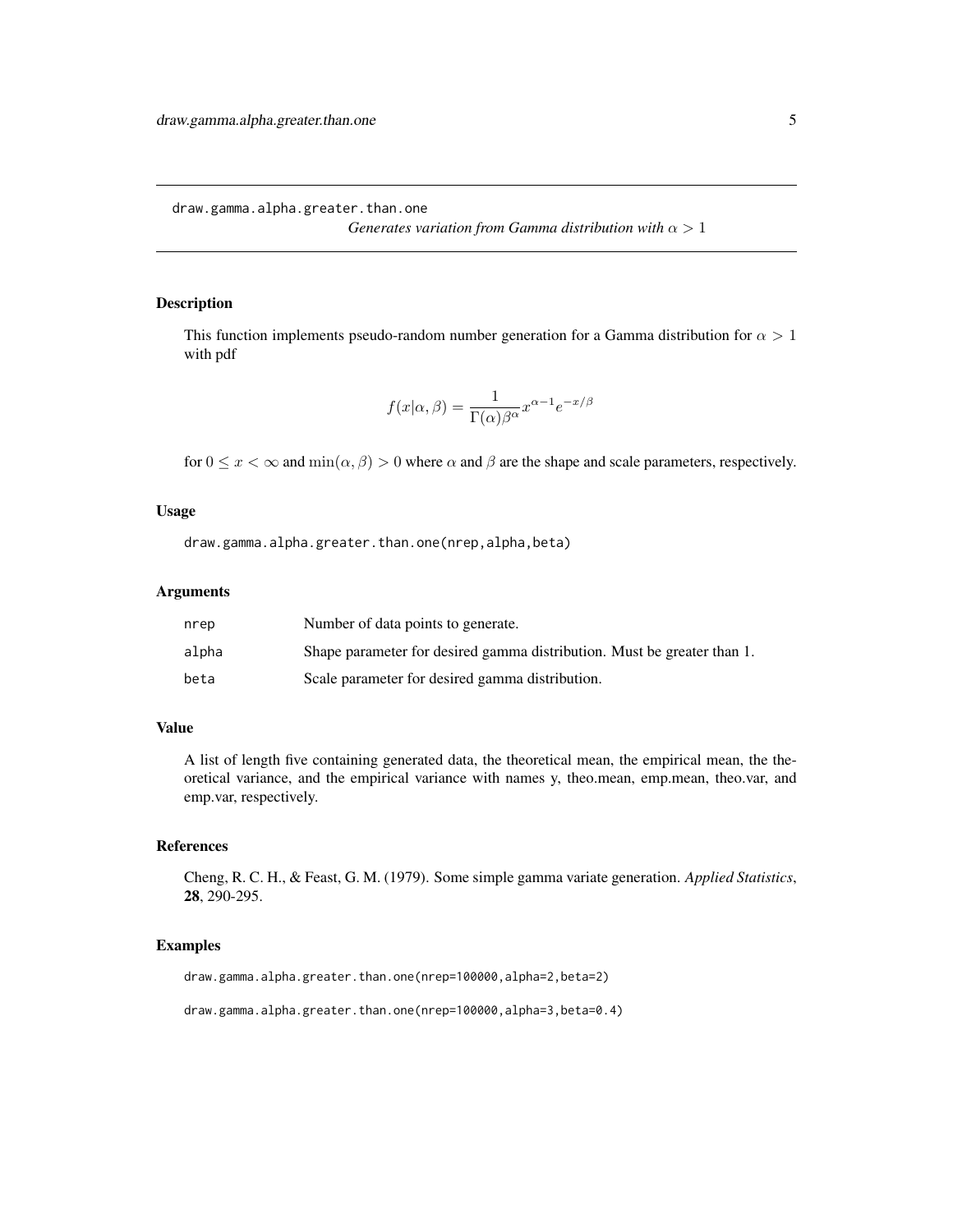<span id="page-5-0"></span>draw.gamma.alpha.less.than.one

*Generates variation from Gamma distribution with* α < 1

## Description

This function implements pseudo-random number generation for a gamma distribution for  $\alpha < 1$ with pdf

$$
f(x|\alpha, \beta) = \frac{1}{\Gamma(\alpha)\beta^{\alpha}} x^{\alpha - 1} e^{-x/\beta}
$$

for  $0 \leq x < \infty$  and  $\min(\alpha, \beta) > 0$  where  $\alpha$  and  $\beta$  are the shape and scale parameters, respectively.

## Usage

draw.gamma.alpha.less.than.one(nrep,alpha,beta)

## Arguments

| nrep  | Number of data points to generate.                                   |
|-------|----------------------------------------------------------------------|
| alpha | Shape parameter for desired gamma distribution. Must be less than 1. |
| beta  | Scale parameter for desired gamma distribution.                      |

## Value

A list of length five containing generated data, the theoretical mean, the empirical mean, the theoretical variance, and the empirical variance with names y, theo.mean, emp.mean, theo.var, and emp.var, respectively.

#### References

Ahrens, J. H., & Dieter, U. (1974). Computer methods for sampling from gamma, beta, poisson and binomial distributions. *Computing*, 1, 223-246.

#### Examples

draw.gamma.alpha.less.than.one(nrep=100000,alpha=0.5,beta=2)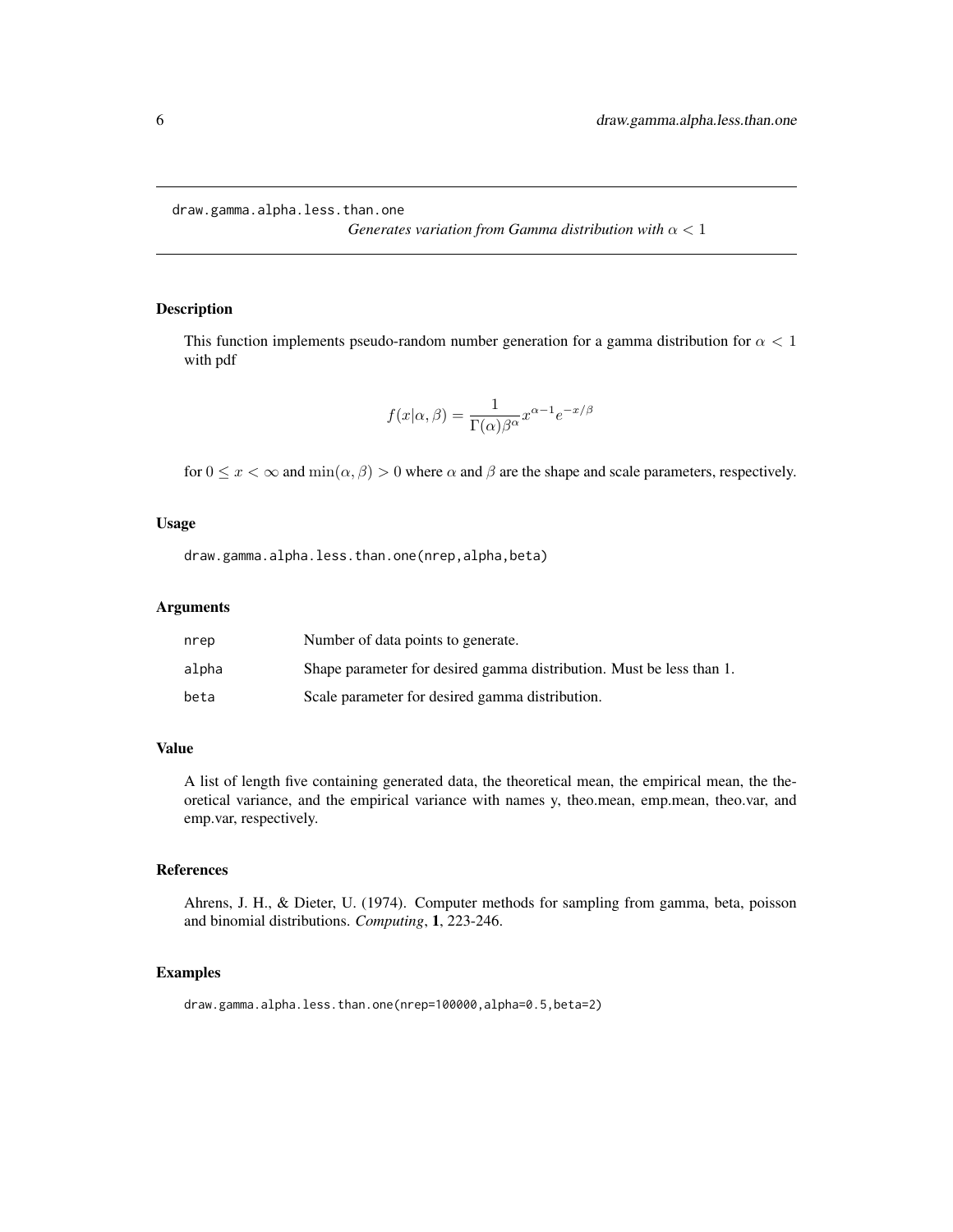<span id="page-6-0"></span>draw.inverse.gaussian *Generates variation from inverse Gaussian distribution*

#### Description

This function implements pseudo-random number generation for an inverse Gaussian distribution with pdf

$$
f(x|\mu,\lambda) = (\frac{\lambda}{2\pi})^{1/2} x^{-3/2} e^{-\frac{\lambda(x-\mu)^2}{2\mu^2 x}}
$$

for  $x > 0$ ,  $\mu > 0$ , and  $\lambda > 0$  where  $\mu$  and  $\lambda$  are the location and scale parameters, respectively.

#### Usage

draw.inverse.gaussian(nrep,mu,lambda)

#### Arguments

| nrep   | Number of data points to generate.                                |
|--------|-------------------------------------------------------------------|
| mu     | Location parameter for the desired inverse Gaussian distribution. |
| lambda | Scale parameter for the desired inverse Gaussian distribution.    |

## Value

A list of length five containing generated data, the theoretical mean, the empirical mean, the theoretical variance, and the empirical variance with names y, theo.mean, emp.mean, theo.var, and emp.var, respectively.

#### References

Michael, J. R., William, R. S., & Haas, R. W. (1976). Generating random variates using transformations with multiple roots. *The American Statistician*, 30, 88-90.

## Examples

draw.inverse.gaussian(nrep=100000,mu=1,lambda=1)

```
draw.inverse.gaussian(nrep=100000,mu=3,lambda=1)
```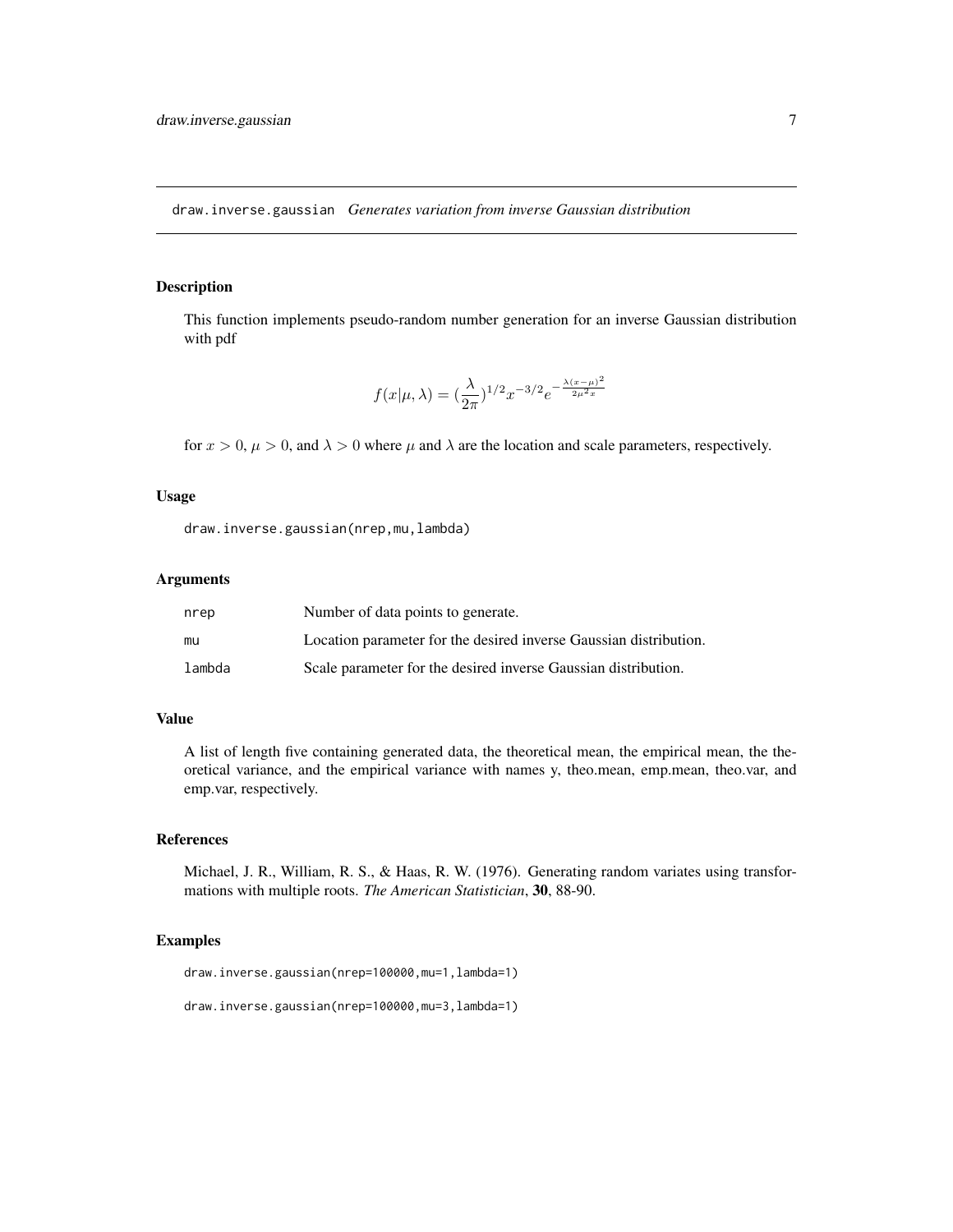<span id="page-7-0"></span>

This function implements pseudo-random number generation for a Laplace (double exponential) distribution with pdf

$$
f(x|\lambda, \alpha) = \frac{\lambda}{2} e^{-\lambda |x - \alpha|}
$$

for  $\lambda$ >0 where  $\alpha$  and  $\lambda$  are the location and scale parameters, respectively.

### Usage

draw.laplace(nrep, alpha, lambda)

#### Arguments

| nrep   | Number of data points to generate.                       |
|--------|----------------------------------------------------------|
| alpha  | Location parameter for the desired Laplace distribution. |
| lambda | Scale parameter for the desired Laplace distribution.    |

## Value

A list of length five containing generated data, the theoretical mean, the empirical mean, the theoretical variance, and the empirical variance with names y, theo.mean, emp.mean, theo.var, and emp.var, respectively.

#### Examples

draw.laplace(nrep=100000, alpha=4, lambda=2)

draw.laplace(nrep=100000, alpha=-5, lambda=4)

draw.left.truncated.gamma

*Generates variates from left truncated Gamma distribution*

## Description

This function implements pseudo-random number generation for a left-truncated gamma distribution with pdf

$$
f(x|\alpha, \beta) = \frac{1}{(\Gamma(\alpha) - \Gamma_{\tau/\beta}(\alpha))\beta^{\alpha}} x^{\alpha - 1} e^{-x/\beta}
$$

for  $0 < \tau \leq x$ , and min $(\tau, \beta)$ >0 where  $\alpha$  and  $\beta$  are the shape and scale parameters, respectively,  $\tau$ is the cutoff point at which truncation occurs, and  $\Gamma_{\tau/\beta}$  is the incomplete gamma function.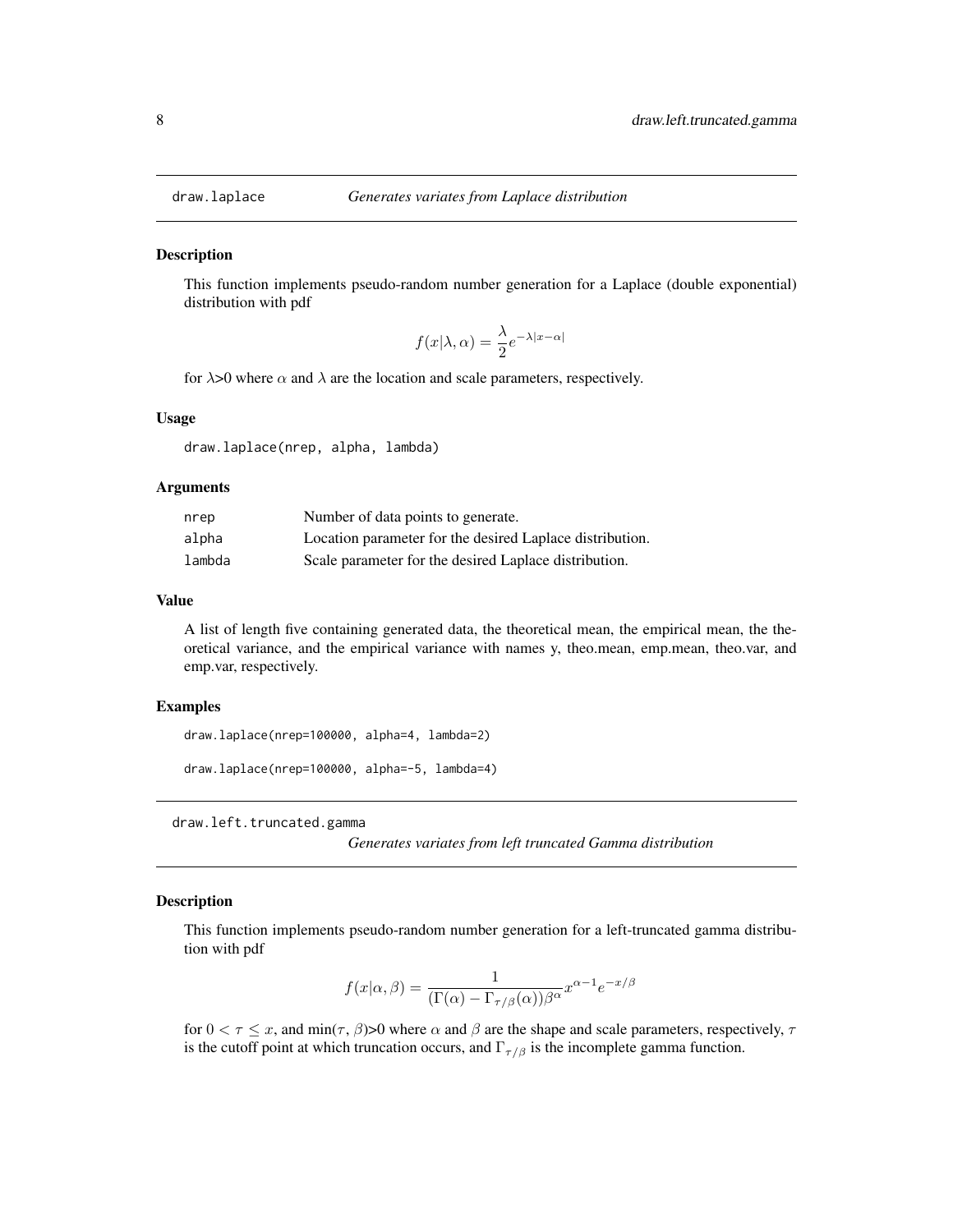## <span id="page-8-0"></span>draw.logarithmic 9

#### Usage

draw.left.truncated.gamma(nrep,alpha,beta,tau)

## Arguments

| nrep  | Number of data points to generate.                  |
|-------|-----------------------------------------------------|
| alpha | Shape parameter for the desired gamma distribution. |
| beta  | Scale parameter fot the desired gamma distribution. |
| tau   | Point of left truncation.                           |

## Value

A list of length five containing generated data, the theoretical mean, the empirical mean, the theoretical variance, and the empirical variance with names y, theo.mean, emp.mean, theo.var, and emp.var, respectively.

## References

Dagpunar, J. S. (1978). Sampling of variates from a truncated gamma distribution. *Journal of Statistical Computation and Simulation*, 8, 59-64.

## Examples

draw.left.truncated.gamma(nrep=100000,alpha=5,beta=1,tau=0.5)

draw.left.truncated.gamma(nrep=100000,alpha=2,beta=2,tau=0.1)

draw.logarithmic *Generates variates from logarithmic distribution*

#### Description

This function implements pseudo-random number generation for a logarithmic distribution with pmf

$$
f(x|\theta) = -\frac{\theta^x}{x \log(1-\theta)}
$$

for  $x = 1, 2, 3, ...$  and  $0 < \theta < 1$ .

## Usage

draw.logarithmic(nrep,theta)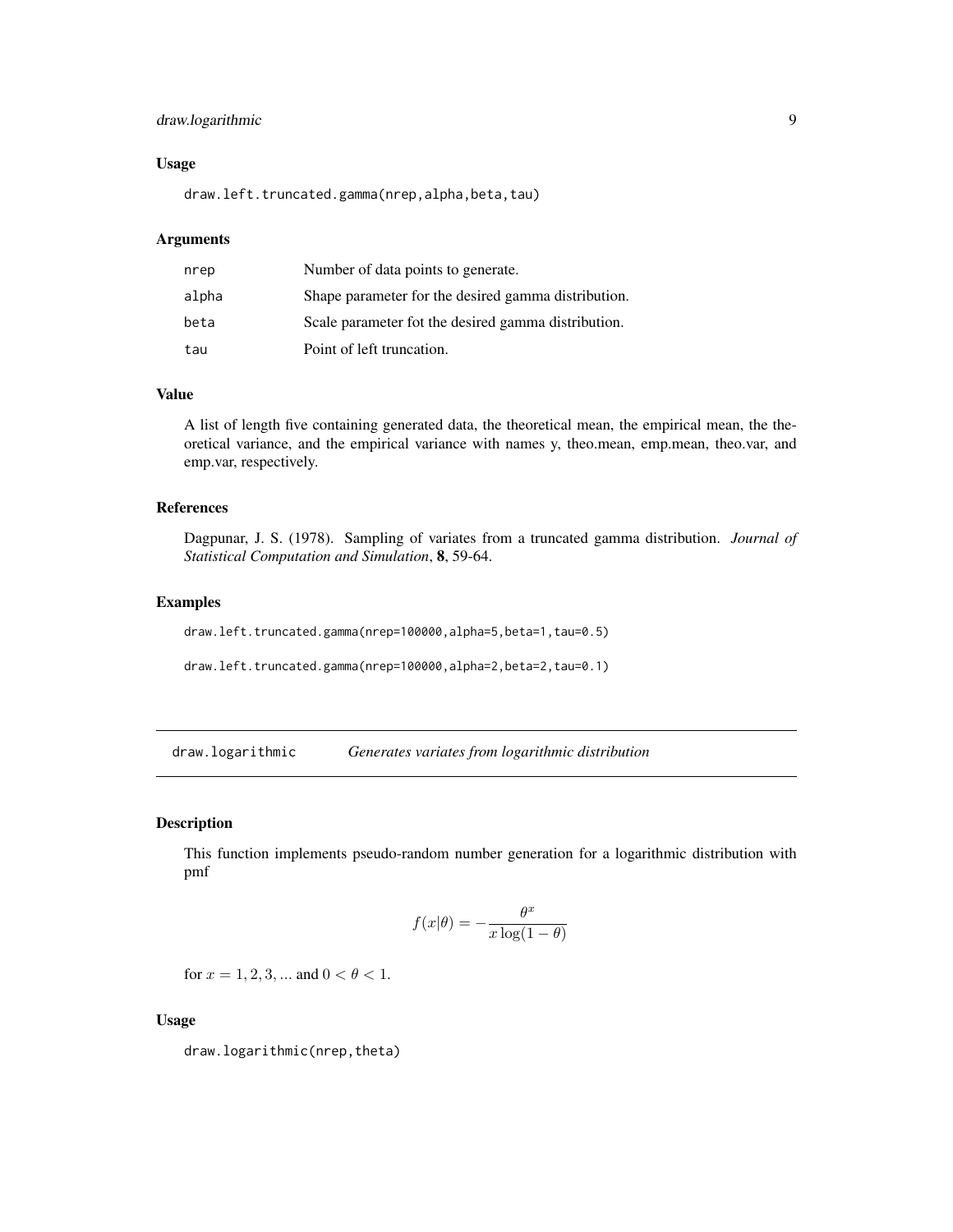#### <span id="page-9-0"></span>Arguments

| nrep  | Number of data points to generate.                      |
|-------|---------------------------------------------------------|
| theta | Rate parameter of the desired logarithmic distribution. |

## Value

A list of length five containing generated data, the theoretical mean, the empirical mean, the theoretical variance, and the empirical variance with names y, theo.mean, emp.mean, theo.var, and emp.var, respectively.

## References

Kemp, A. W. Efficient generation of logarithmically distributed pseudo-random variables. *Applied Statistics*, 30, 249-253.

#### Examples

draw.logarithmic(nrep=100000,theta=0.33)

draw.logarithmic(nrep=100000,theta=0.66)

<span id="page-9-1"></span>draw.noncentral.chisquared

*Generates variates from non-central chi-squared distribution*

#### Description

This function implements pseudo-random number generation for a non-central chi-squared distribution with pdf

$$
f(x|\lambda,\nu)=\frac{e^{-(x+\lambda)/2}x^{\nu/2-1}}{2^{\nu/2}}\sum_{k=0}^{\infty}\frac{(\lambda x)^k}{4^k k!\Gamma(k+\nu/2)}
$$

for  $0 \le x < \infty$ ,  $\lambda > 0$ , and  $\nu > 1$ , where  $\lambda$  is the non-centrality parameter and  $\nu$  is the degrees of freedom.

## Usage

draw.noncentral.chisquared(nrep,dof,ncp)

## Arguments

| nrep | Number of data points to generate.                                            |
|------|-------------------------------------------------------------------------------|
| dof  | Degrees of freedom of the desired non-central chi-squared distribution.       |
| ncp  | Non-centrality parameter of the desired non-central chi-squared distribution. |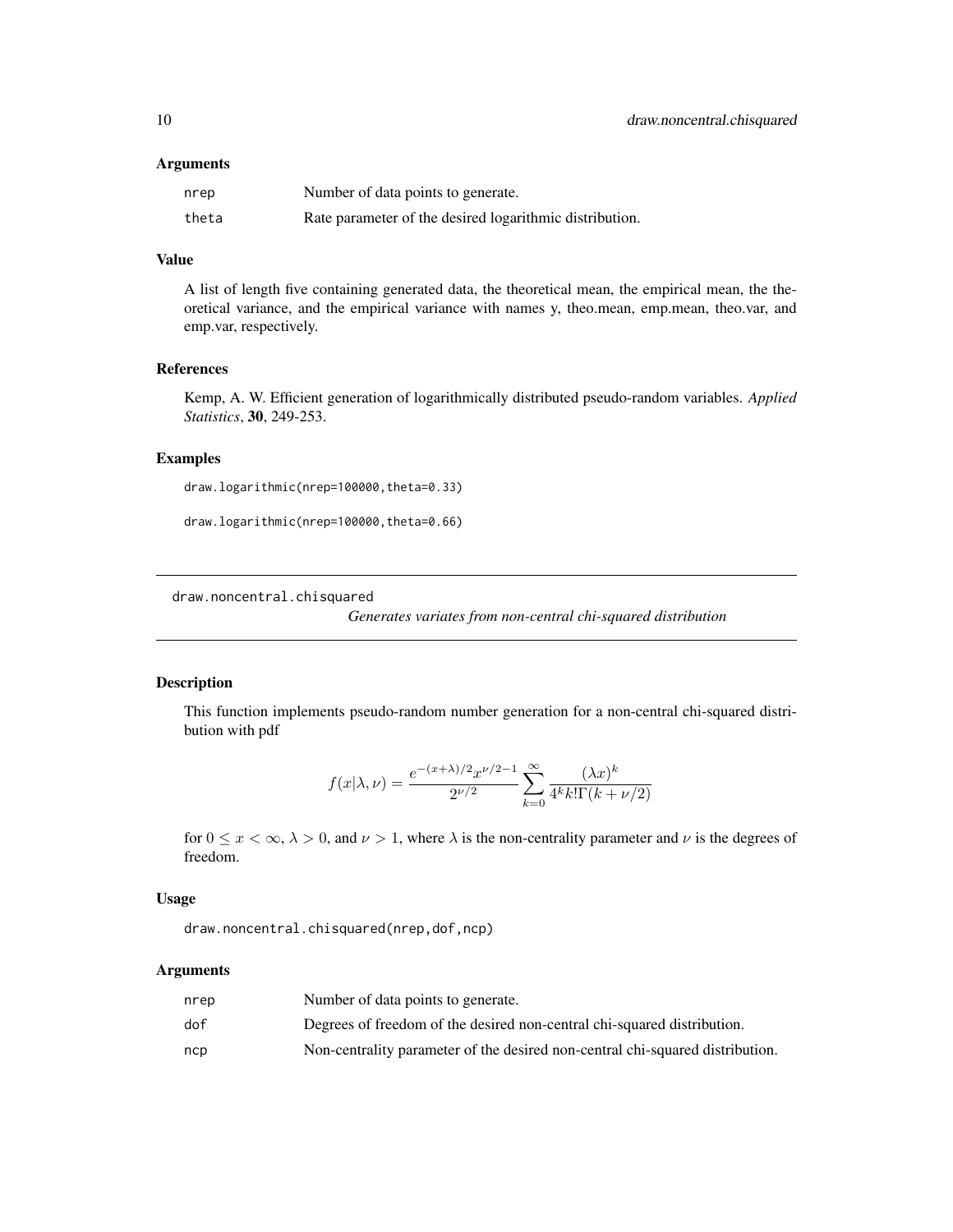## <span id="page-10-0"></span>draw.noncentral.F 11

#### Value

A list of length five containing generated data, the theoretical mean, the empirical mean, the theoretical variance, and the empirical variance with names y, theo.mean, emp.mean, theo.var, and emp.var, respectively.

#### Examples

```
draw.noncentral.chisquared(nrep=100000,dof=2,ncp=1)
```

```
draw.noncentral.chisquared(nrep=100000,dof=5,ncp=2)
```
draw.noncentral.F *Generates variates from doubly non-central F distribution*

## Description

This function implements pseudo-random number generation for a doubly non-central  $F$  distribution

$$
F = \frac{X_1^2/n}{X_2^2/m}
$$

where  $X_1^2 \sim \chi^2(n,\lambda_1), X_2^2 \sim \chi^2(m,\lambda_2), n$  and m are numerator and denominator degrees of freedom, respectively, and  $\lambda_1$  and  $\lambda_2$  are the numerator and denominator non-centrality parameters, respectively. It includes central and singly non-central F distributions as a special case.

### Usage

draw.noncentral.F(nrep,dof1,dof2,ncp1,ncp2)

#### Arguments

| nrep       | Number of data points to generate.    |
|------------|---------------------------------------|
| dof1       | Numerator degress of freedom.         |
| $d$ of $2$ | Denominator degrees of freedom.       |
| ncp1       | Numerator non-centrality parameter.   |
| ncp2       | Denominator non-centrality parameter. |

#### Value

A vector containing generated data.

## See Also

[draw.noncentral.chisquared](#page-9-1)

#### Examples

```
draw.noncentral.F(nrep=100000,dof1=2,dof2=4,ncp1=2,ncp2=4)
```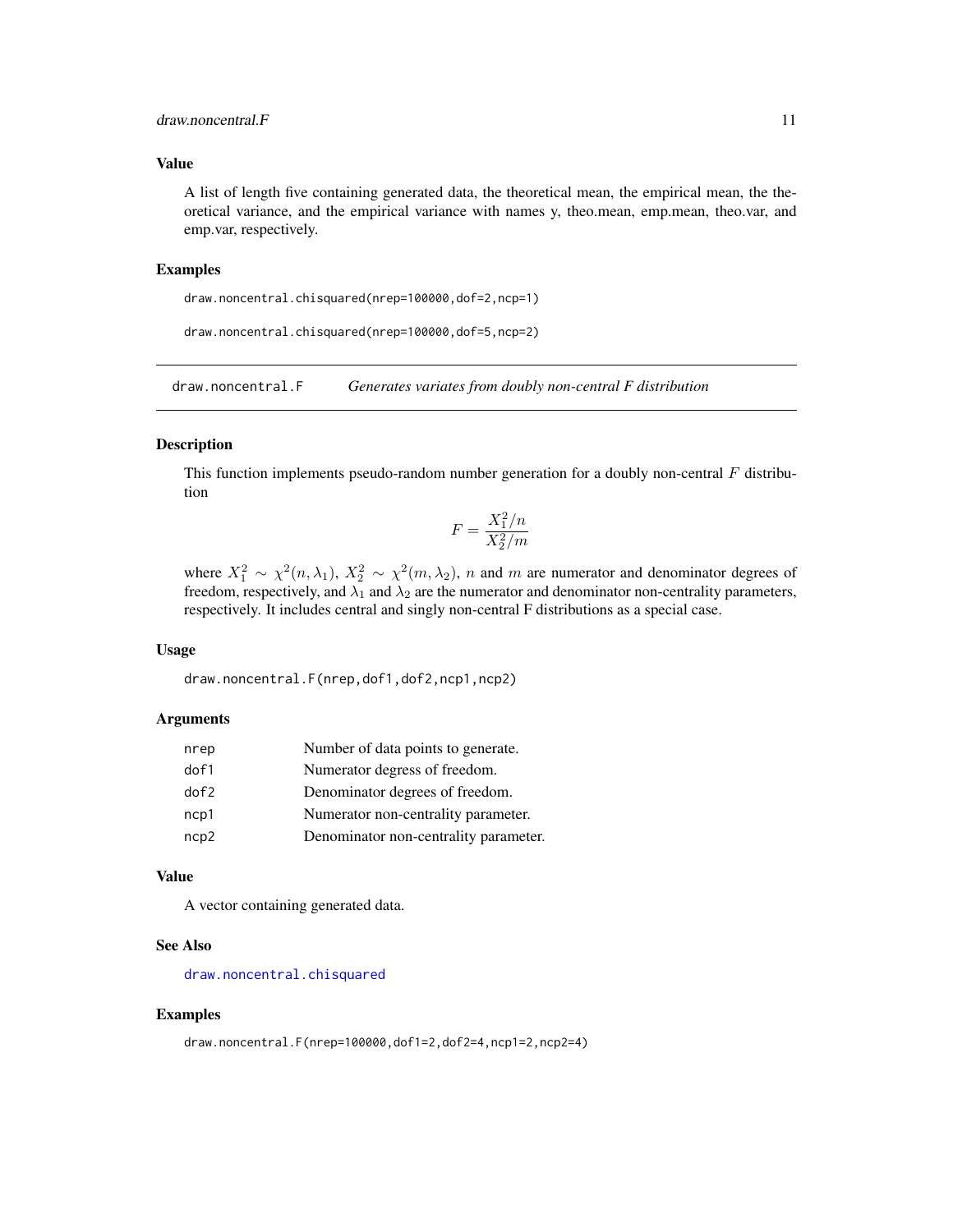<span id="page-11-0"></span>

This function implements pseudo-random number generation for a non-central  $t$  distribution

$$
\frac{Y}{\sqrt{U/\nu}}
$$

where U is a central chi-square random variable with  $\nu$  degrees of freedom and Y is an independent, normally distributed random variable with variance 1 and mean  $\lambda$ .

#### Usage

draw.noncentral.t(nrep,nu,lambda)

#### Arguments

| nrep   | Number of data points to generate.                                  |
|--------|---------------------------------------------------------------------|
| nu     | Degrees of freedom of the desired non-central t distribution.       |
| lambda | Non-centrality parameter of the desired non-central t distribution. |

## Value

A list of length five containing generated data, the theoretical mean, the empirical mean, the theoretical variance, and the empirical variance with names y, theo.mean, emp.mean, theo.var, and emp.var, respectively.

#### Examples

```
draw.noncentral.t(nrep=100000,nu=4,lambda=2)
```

```
draw.noncentral.t(nrep=100000,nu=5,lambda=1)
```
draw.pareto *Generates variates from Pareto distribution*

## Description

This function implements pseudo-random number generation for a Pareto distribution with pdf

$$
f(x|\alpha, \beta) = \frac{ab^a}{x^{a+1}}
$$

for  $0 < b \leq x < \infty$  and  $a > 0$  where a and b are the shape and location parameters, respectively.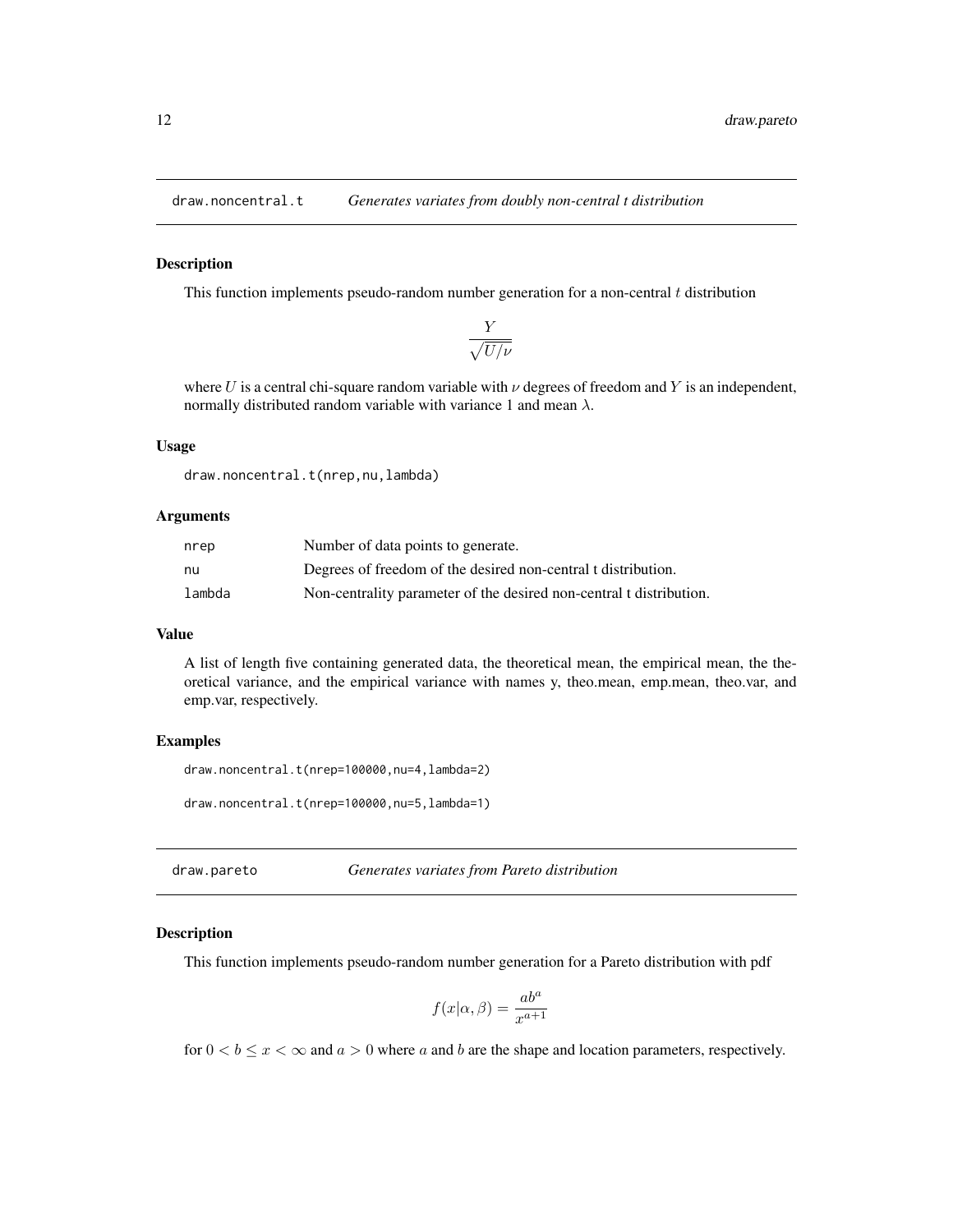## <span id="page-12-0"></span>draw.rayleigh 13

#### Usage

draw.pareto(nrep,shape,location)

#### Arguments

| nrep     | Number of data points to generate.                     |
|----------|--------------------------------------------------------|
| shape    | Shape parameter of the desired Pareto distribution.    |
| location | Location parameter of the desired Pareto distribution. |

#### Value

A list of length five containing generated data, the theoretical mean, the empirical mean, the theoretical variance, and the empirical variance with names y, theo.mean, emp.mean, theo.var, and emp.var, respectively.

## Examples

```
draw.pareto(nrep=100000,shape=11,location=11)
```
draw.pareto(nrep=100000,shape=8,location=10)

draw.rayleigh *Generates variates from Rayleigh distribution*

#### Description

This function implements pseudo-random number generation for a Rayleigh distribution with pdf

$$
f(x|\sigma) = \frac{x}{\sigma^2} e^{-x^2/2\sigma^2}
$$

for  $x \ge 0$  and  $\sigma > 0$  where  $\sigma$  is the scale parameter.

#### Usage

```
draw.rayleigh(nrep,sigma)
```
## Arguments

| nrep  | Number of data points to generate.                    |
|-------|-------------------------------------------------------|
| sigma | Scale parameter of the desired Rayleigh distribution. |

## Value

A list of length five containing generated data, the theoretical mean, the empirical mean, the theoretical variance, and the empirical variance with names y, theo.mean, emp.mean, theo.var, and emp.var, respectively.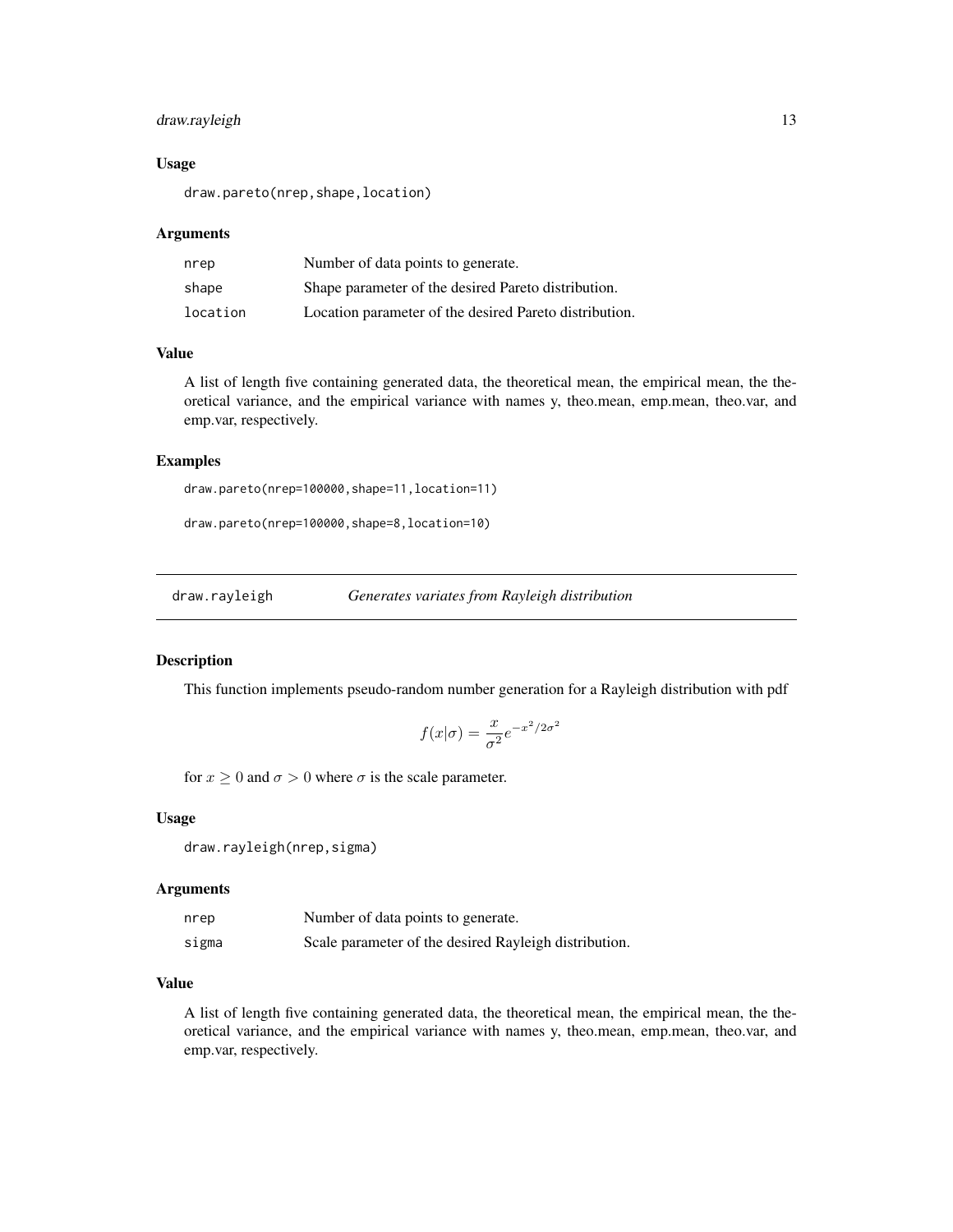#### Examples

draw.rayleigh(nrep=100000,sigma=0.5)

```
draw.rayleigh(nrep=100000,sigma=3)
```
draw.t *Generates variates from standard t distribution*

## Description

This function implements pseudo-random number generation for a standard- $t$  distribution with pdf

$$
f(x|\nu) = \frac{\Gamma(\frac{\nu+1}{2})}{\Gamma(\frac{\nu}{2})\sqrt{\nu\pi}} \left(1 + \frac{x^2}{\nu}\right)^{-(\nu+1)/2}
$$

for  $-\infty < x < \infty$  where  $\nu$  is the degrees of freedom.

## Usage

draw.t(nrep,dof)

#### Arguments

| nrep | Number of data points to generate.                |
|------|---------------------------------------------------|
| dof  | Degrees of freedom of the desired t distribution. |

#### Value

A list of length five containing generated data, the theoretical mean, the empirical mean, the theoretical variance, and the empirical variance with names y, theo.mean, emp.mean, theo.var, and emp.var, respectively.

## References

Bailey, R. W. (1994). Polar generation of random variates with the t-distribution. *Mathematics of Computation*, 62, 779-781.

## Examples

```
draw.t(nrep=100000,dof=2)
```
draw.t(nrep=100000,dof=6)

<span id="page-13-0"></span>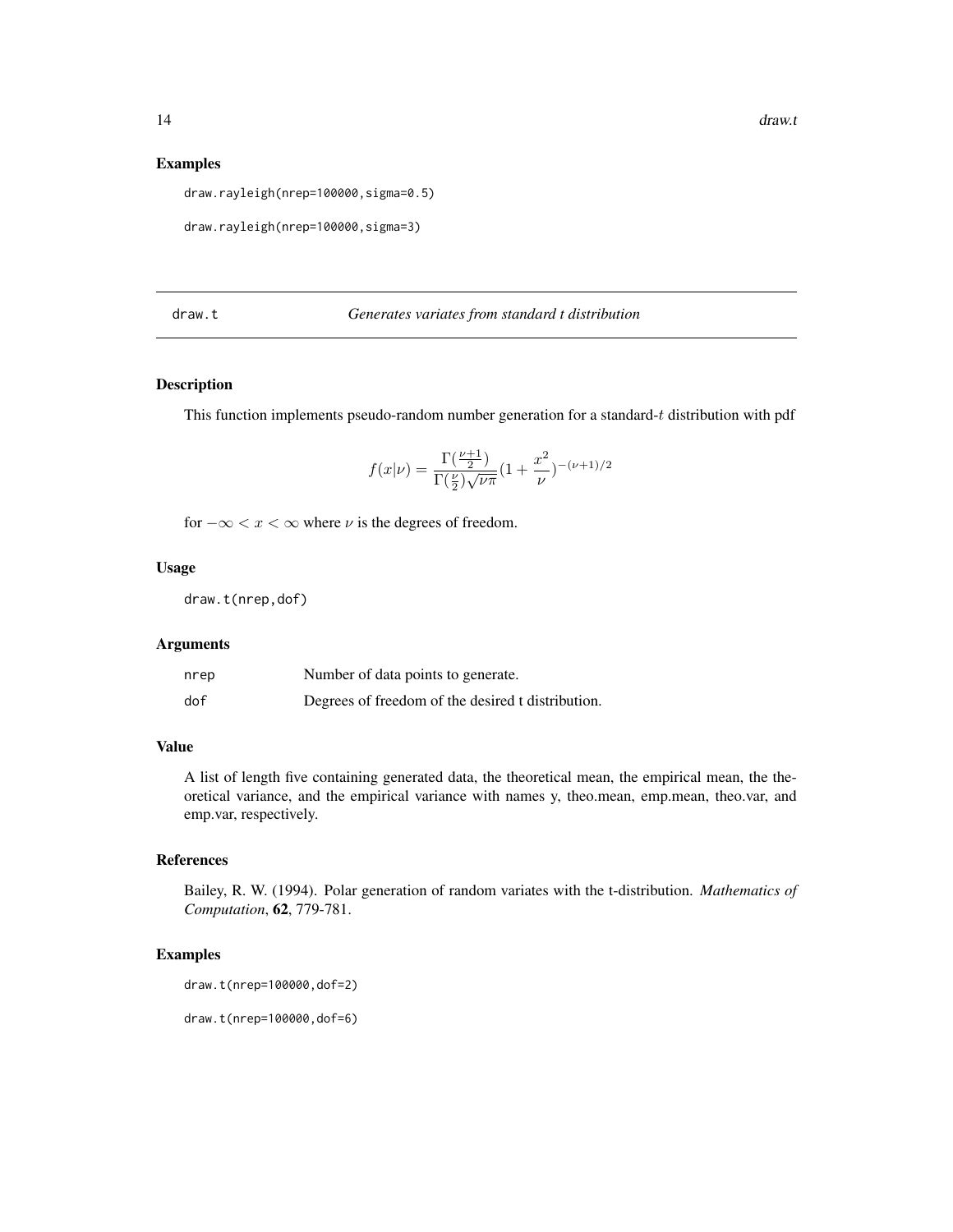<span id="page-14-0"></span>

This function implements pseudo-random number generation for a Von Mises distribution with pdf

$$
f(x|K) = \frac{1}{2\pi I_0(K)}e^{K\cos(x)}
$$

for  $-\pi \le x \le \pi$  and  $K > 0$  where  $I_0(K)$  is a modified Bessel function of the first kind of order 0.

## Usage

draw.von.mises(nrep,K)

## Arguments

| nrep | Number of data points to generate.               |
|------|--------------------------------------------------|
| К    | Parameter of the desired von Mises distribution. |

## Value

A list of length three containing generated data, the theoretical mean, and the empirical mean with names y, theo.mean, and emp.mean, respectively.

#### References

Best, D. J., & Fisher, N. I. (1979). Efficient simulation of the von mises distribution. *Applied Statistics*, 28, 152-157.

#### Examples

```
draw.von.mises(nrep=100000,K=10)
```

```
draw.von.mises(nrep=100000,K=0.5)
```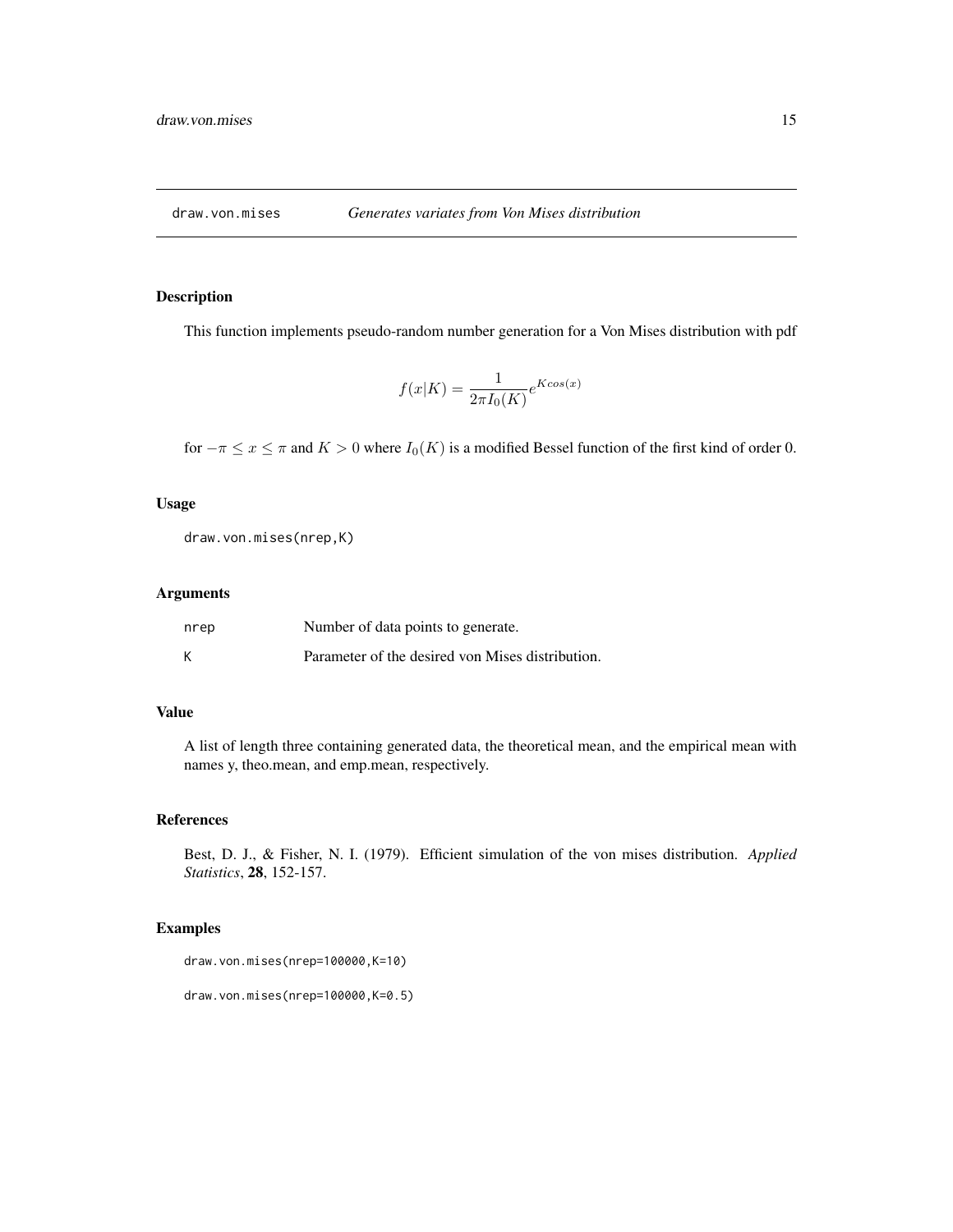<span id="page-15-0"></span>

This function implements pseudo-random number generation for a Weibull distribution with pdf

$$
f(x|\alpha, \beta) = \frac{\alpha}{\beta^{\alpha}} x^{\alpha - 1} e^{-(x/\beta)^{\alpha}}
$$

for  $0 \le x < \infty$  and  $\min(\alpha, \beta) > 0$  where  $\alpha$  and  $\beta$  are the shape and scale parameters, respectively.

## Usage

draw.weibull(nrep, alpha, beta)

#### Arguments

| nrep  | Number of data points to generate.                   |
|-------|------------------------------------------------------|
| alpha | Shape parameter of the desired Weibull distribution. |
| beta  | Scale parameter of the desired Weibull distribution. |

#### Value

A list of length five containing generated data, the theoretical mean, the empirical mean, the theoretical variance, and the empirical variance with names y, theo.mean, emp.mean, theo.var, and emp.var, respectively.

#### Examples

```
draw.weibull(nrep=100000, alpha=0.5, beta=1)
```

```
draw.weibull(nrep=100000, alpha=5, beta=1)
```
draw.zeta *Generates variates from Zeta (Zipf) distribution*

#### Description

This function implements pseudo-random number generation for a Zeta (Zipf) distribution with pmf

$$
f(x|\alpha) = \frac{1}{\zeta(\alpha)x^{\alpha}}
$$

for  $x = 1, 2, 3, ...$  and  $\alpha > 1$  where  $\zeta(\alpha) = \sum_{x=1}^{\infty} x^{-\alpha}$ .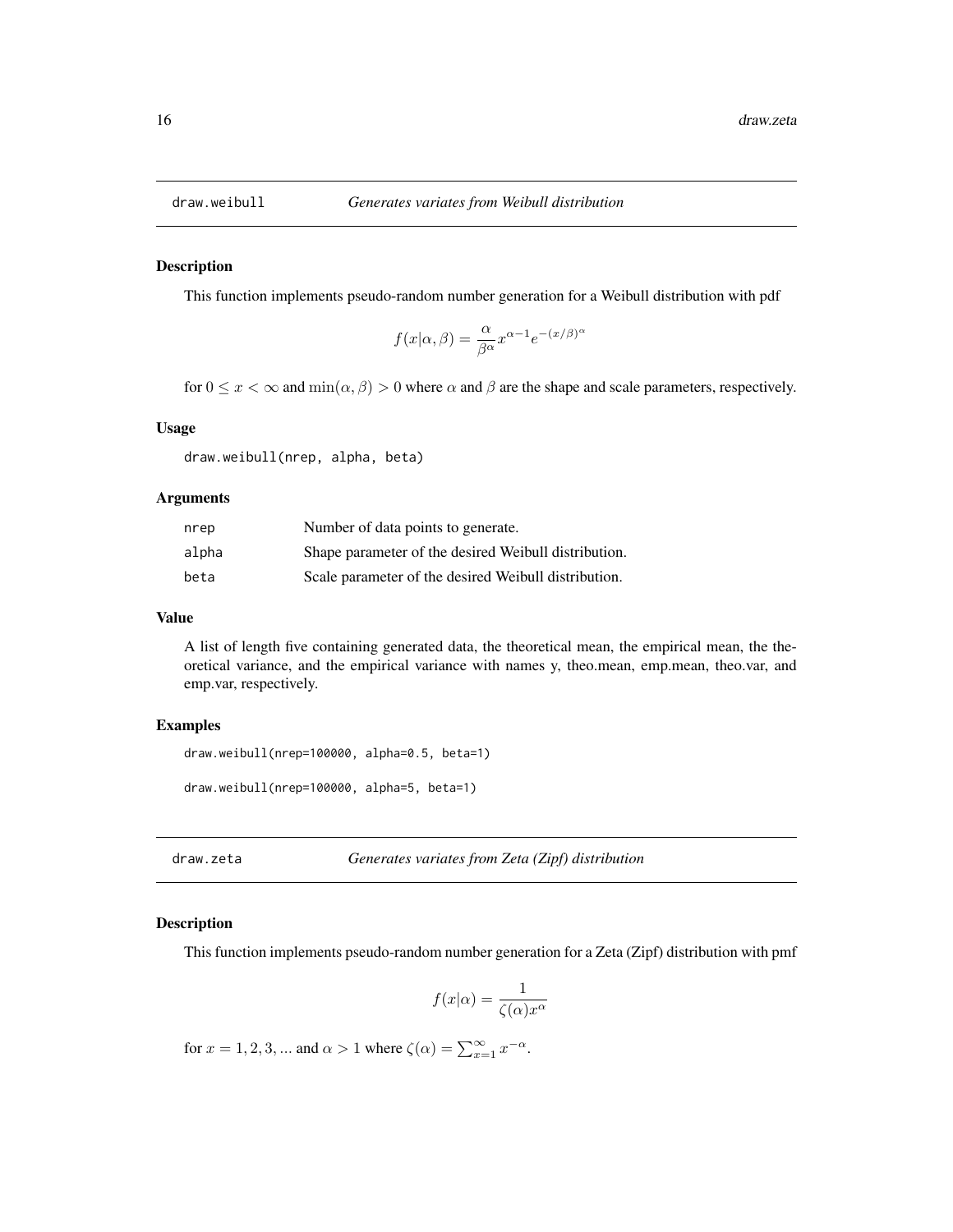#### draw.zeta 17

## Usage

draw.zeta(nrep, alpha)

## Arguments

| nrep  | Number of data points to generate.          |
|-------|---------------------------------------------|
| alpha | Parameter of the desired zeta distribution. |

## Value

A list of length five containing generated data, the theoretical mean, the empirical mean, the theoretical variance, and the empirical variance with names y, theo.mean, emp.mean, theo.var, and emp.var, respectively.

## References

Devroye, L. (1986). *Non-Uniform random variate generation*. New York: Springer-Verlag.

## Examples

draw.zeta(nrep=100000,alpha=4)